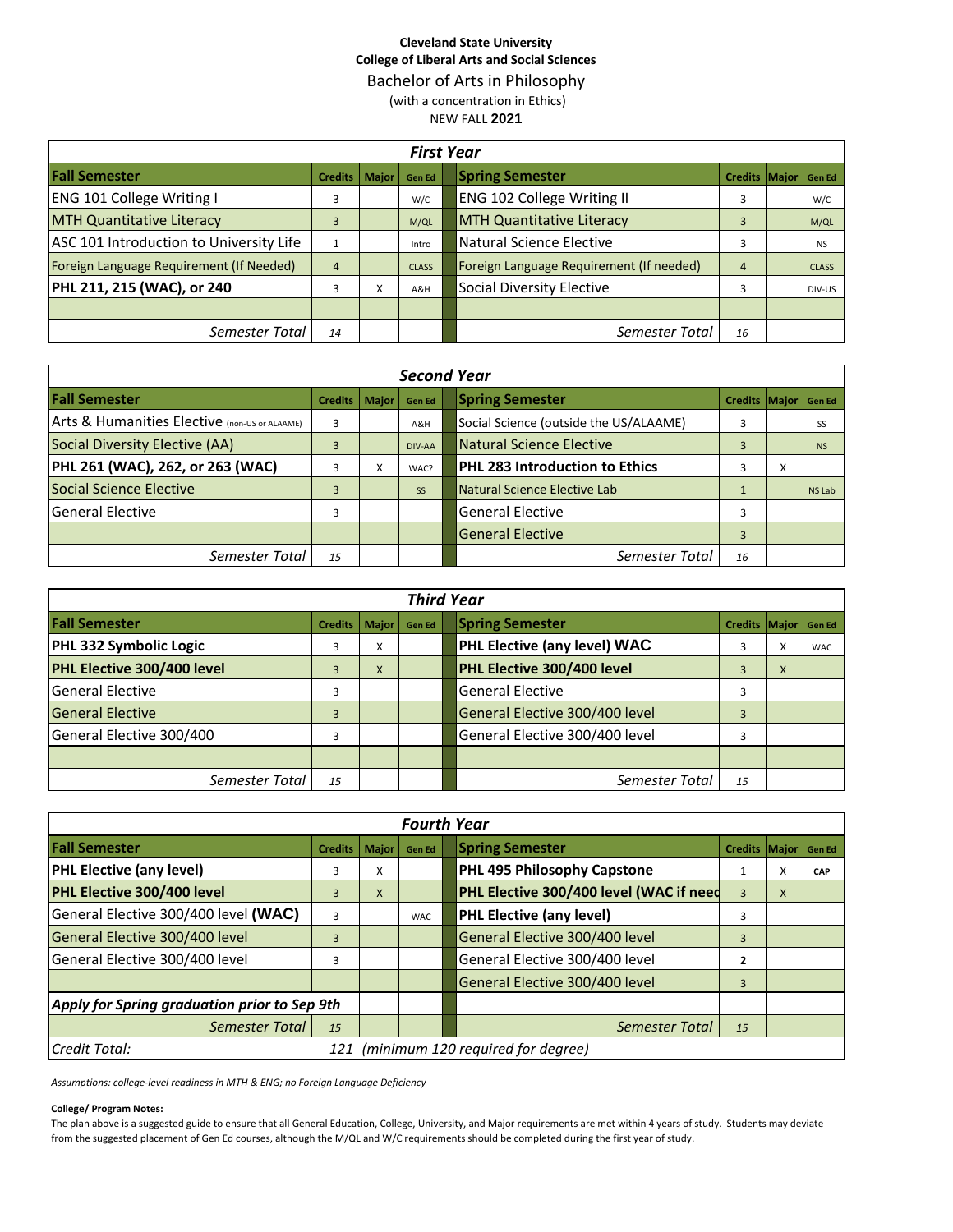# **Cleveland State University College of Liberal Arts and Social Sciences** Bachelor of Arts in Philosophy (with a concentration in Ethics) NEW FALL **2021**

\*General Electives ensure that a student accumulates the minimum credit hour totals needed for graduation. Students must have a **minimum of 120 total credit hours**, of which a **minimum of 42 credit hours** must be upper division (300 or 400-level courses). Depending upon other elective choices made, students may not need as many general electives as indicated above, or may need additional electives.

| <b>University Notes:</b>                                                                                                            |                                                                                                                                                                          |  |  |  |  |  |  |
|-------------------------------------------------------------------------------------------------------------------------------------|--------------------------------------------------------------------------------------------------------------------------------------------------------------------------|--|--|--|--|--|--|
| <b>Gen Ed Key:</b>                                                                                                                  | SS = Social Sciences Requirement (2 courses, one of which must be focused outside the US**)                                                                              |  |  |  |  |  |  |
| <b>INTRO</b> = Introduction to University Life Requirement (one course)                                                             | A&H = Arts & Humanities Requirement (2 courses, one must be focused outside the US**)                                                                                    |  |  |  |  |  |  |
|                                                                                                                                     | W/C = Writing/Composition Requirement (two courses; C or better required) DIV = Social Diversity Requirement (2 courses; one US Diversity and one African American Exp.) |  |  |  |  |  |  |
| M/QL = Mathematics/Quantitative Literacy Requirement (two courses)                                                                  | WAC/SPAC = Writing/Speaking Across the Curriculum Requirement (3 courses, one in the major)                                                                              |  |  |  |  |  |  |
| NS = Natural Sciences (two courses, one of which must have a lab)                                                                   | <b>CAP = Capstone Requirement</b>                                                                                                                                        |  |  |  |  |  |  |
| ** of the SS and A&H courses focused outside the US, one must be focused on Africa, Latin America, Asia or the Middle East (ALAAME) |                                                                                                                                                                          |  |  |  |  |  |  |

This information is provided solely for the convenience of the reader, and the University expressly disclaims any liability which may otherwise be incurred. This publication is neither a contract nor an offer to make a contract. While every effort has been made to ensure the accuracy of the information, the University reserves the right to make changes at any time with respect to course offerings, degree requirements, services provided, or any other subject addressed herein.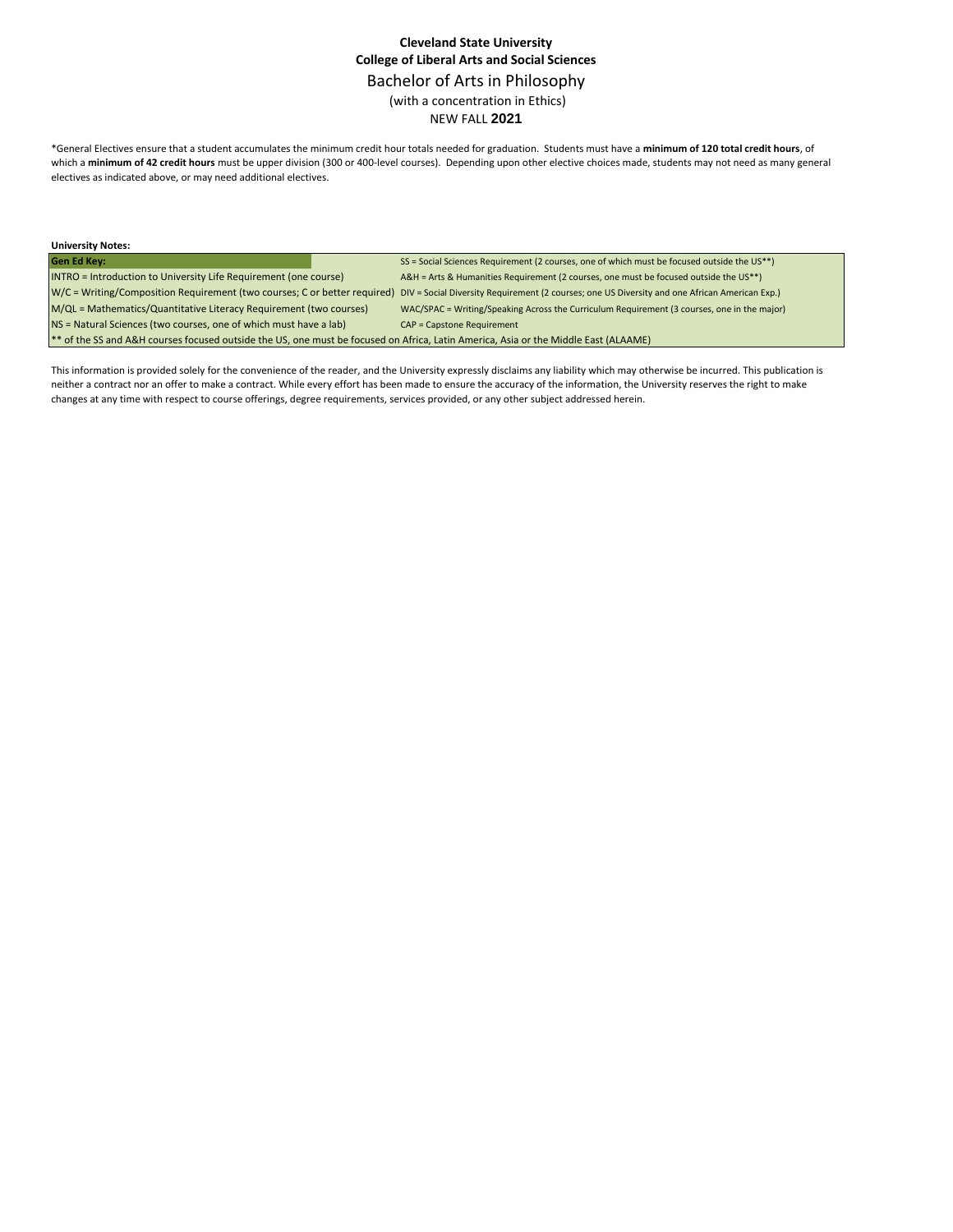# **Cleveland State University College of Liberal Arts and Social Sciences** Bachelor of Arts in Philosophy (Traditional Track) NEW FALL **2021**

|                                          | <b>First Year</b>      |   |               |  |                                          |                      |  |              |  |  |  |  |  |  |
|------------------------------------------|------------------------|---|---------------|--|------------------------------------------|----------------------|--|--------------|--|--|--|--|--|--|
| <b>Fall Semester</b>                     | <b>Credits   Major</b> |   | <b>Gen Ed</b> |  | <b>Spring Semester</b>                   | Credits Major Gen Ed |  |              |  |  |  |  |  |  |
| <b>ENG 101 College Writing I</b>         | 3                      |   | W/C           |  | <b>ENG 102 College Writing II</b>        | 3                    |  | W/C          |  |  |  |  |  |  |
| <b>MTH Quantitative Literacy</b>         | 3                      |   | M/QL          |  | <b>MTH Quantitative Literacy</b>         | $\overline{3}$       |  | M/QL         |  |  |  |  |  |  |
| ASC 101 Introduction to University Life  |                        |   | Intro         |  | Natural Science Elective                 | 3                    |  | <b>NS</b>    |  |  |  |  |  |  |
| Foreign Language Requirement (If Needed) | $\overline{4}$         |   | <b>CLASS</b>  |  | Foreign Language Requirement (If needed) | $\overline{4}$       |  | <b>CLASS</b> |  |  |  |  |  |  |
| <b>PHL Elective (any level)</b>          | 3                      | x |               |  | Social Diversity Elective                | 3                    |  | DIV-US       |  |  |  |  |  |  |
|                                          |                        |   |               |  |                                          |                      |  |              |  |  |  |  |  |  |
| Semester Total                           | 14                     |   |               |  | Semester Total                           | 16                   |  |              |  |  |  |  |  |  |

|                                               | <b>Second Year</b>     |   |               |  |                                        |                      |           |               |  |  |  |  |  |  |
|-----------------------------------------------|------------------------|---|---------------|--|----------------------------------------|----------------------|-----------|---------------|--|--|--|--|--|--|
| <b>Fall Semester</b>                          | <b>Credits   Major</b> |   | <b>Gen Ed</b> |  | <b>Spring Semester</b>                 | <b>Credits Major</b> |           | <b>Gen Ed</b> |  |  |  |  |  |  |
| Arts & Humanities Elective (non-US or ALAAME) | 3                      |   | A&H           |  | Social Science (outside the US/ALAAME) | 3                    |           | SS            |  |  |  |  |  |  |
| Social Diversity Elective (AA)                | 3                      |   | DIV-AA        |  | <b>Natural Science Elective</b>        | $\overline{3}$       |           | <b>NS</b>     |  |  |  |  |  |  |
| PHL 261 (WAC), 262, or 263 (WAC)              | 3                      | x | WAC?          |  | PHL 261 (WAC), 262, or 263 (WAC)       |                      | $\lambda$ | WAC?          |  |  |  |  |  |  |
| Social Science Elective                       | 3                      |   | <b>SS</b>     |  | Natural Science Elective Lab           |                      |           | NS Lab        |  |  |  |  |  |  |
| lGeneral Elective                             | 3                      |   |               |  | <b>General Elective</b>                | 3                    |           |               |  |  |  |  |  |  |
|                                               |                        |   |               |  | <b>General Elective</b>                | $\overline{3}$       |           |               |  |  |  |  |  |  |
| Semester Total                                | 15                     |   |               |  | Semester Total                         | 16                   |           |               |  |  |  |  |  |  |

| <b>Third Year</b>              |                |              |               |  |                                         |                      |   |            |  |  |  |  |  |
|--------------------------------|----------------|--------------|---------------|--|-----------------------------------------|----------------------|---|------------|--|--|--|--|--|
| <b>Fall Semester</b>           | <b>Credits</b> | <b>Major</b> | <b>Gen Ed</b> |  | <b>Spring Semester</b>                  | Credits Major Gen Ed |   |            |  |  |  |  |  |
| <b>PHL 332 Symbolic Logic</b>  | 3              | X            |               |  | <b>PHL Elective (any level)</b>         |                      | x |            |  |  |  |  |  |
| PHL Elective 300/400 level     | 3              | X            |               |  | PHL Elective 300/400 level (WAC if need | 3                    | X | <b>WAC</b> |  |  |  |  |  |
| General Elective 300/400 level | 3              |              |               |  | General Elective 300/400 level          | 3                    |   |            |  |  |  |  |  |
| <b>General Elective</b>        | 3              |              |               |  | General Elective 300/400 level          | 3                    |   |            |  |  |  |  |  |
| <b>General Elective</b>        | 3              |              |               |  | <b>General Elective</b>                 | 3                    |   |            |  |  |  |  |  |
|                                |                |              |               |  |                                         |                      |   |            |  |  |  |  |  |
| Semester Total                 | 15             |              |               |  | Semester Total                          | 15                   |   |            |  |  |  |  |  |

|                                                        |                |              | <b>Fourth Year</b> |  |                                 |                       |   |               |  |  |
|--------------------------------------------------------|----------------|--------------|--------------------|--|---------------------------------|-----------------------|---|---------------|--|--|
| <b>Fall Semester</b>                                   | <b>Credits</b> | <b>Major</b> | <b>Gen Ed</b>      |  | <b>Spring Semester</b>          | <b>Credits Majorl</b> |   | <b>Gen Ed</b> |  |  |
| <b>PHL Elective (any level)</b>                        | 3              | x            |                    |  | PHL 495 Philosophy Capstone     |                       | A | CAP           |  |  |
| <b>PHL Elective 300/400 level</b>                      | 3              | X            |                    |  | PHL Elective 300/400 level      | 3                     | X |               |  |  |
| General Elective 300/400 level (WAC)                   | 3              |              | <b>WAC</b>         |  | <b>PHL Elective (any level)</b> | 3                     |   |               |  |  |
| General Elective 300/400 level                         | 3              |              |                    |  | General Elective 300/400 level  | $\overline{3}$        |   |               |  |  |
| General Elective 300/400 level                         | 3              |              |                    |  | General Elective 300/400 level  | $\overline{2}$        |   |               |  |  |
|                                                        |                |              |                    |  | General Elective 300/400 level  | $\overline{3}$        |   |               |  |  |
| Apply for Spring graduation prior to Sep 9th           |                |              |                    |  |                                 |                       |   |               |  |  |
| Semester Total                                         | 15             |              |                    |  | Semester Total                  | 15                    |   |               |  |  |
| 121 (minimum 120 required for degree)<br>Credit Total: |                |              |                    |  |                                 |                       |   |               |  |  |

*Assumptions: college-level readiness in MTH & ENG; no Foreign Language Deficiency*

### **College/ Program Notes:**

The plan above is a suggested guide to ensure that all General Education, College, University, and Major requirements are met within 4 years of study. Students may deviate from the suggested placement of Gen Ed courses, although the M/QL and W/C requirements should be completed during the first year of study.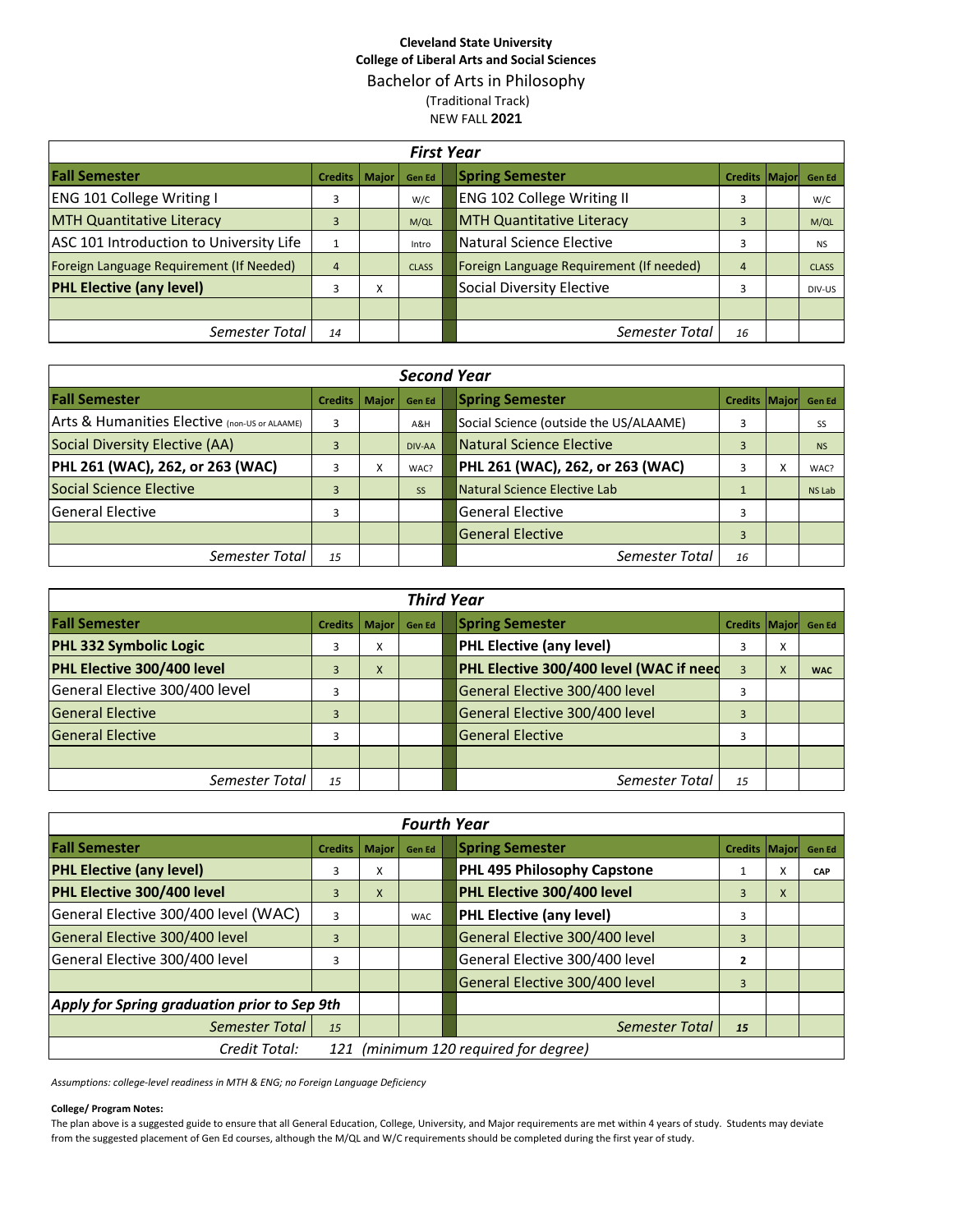### **Cleveland State University College of Liberal Arts and Social Sciences** Bachelor of Arts in Philosophy (Traditional Track) NEW FALL **2021**

\*General Electives ensure that a student accumulates the minimum credit hour totals needed for graduation. Students must have a **minimum of 120 total credit hours**, of which a **minimum of 42 credit hours** must be upper division (300 or 400-level courses). Depending upon other elective choices made, students may not need as many general electives as indicated above, or may need additional electives.

| <b>University Notes:</b>                                                                                                            |  |                                                                                                                                                                          |  |  |  |  |  |
|-------------------------------------------------------------------------------------------------------------------------------------|--|--------------------------------------------------------------------------------------------------------------------------------------------------------------------------|--|--|--|--|--|
| <b>Gen Ed Key:</b>                                                                                                                  |  | SS = Social Sciences Requirement (2 courses, one of which must be focused outside the US**)                                                                              |  |  |  |  |  |
| <b>INTRO</b> = Introduction to University Life Requirement (one course)                                                             |  | A&H = Arts & Humanities Requirement (2 courses, one must be focused outside the US**)                                                                                    |  |  |  |  |  |
|                                                                                                                                     |  | W/C = Writing/Composition Requirement (two courses; C or better required) DIV = Social Diversity Requirement (2 courses; one US Diversity and one African American Exp.) |  |  |  |  |  |
| M/QL = Mathematics/Quantitative Literacy Requirement (two courses)                                                                  |  | WAC/SPAC = Writing/Speaking Across the Curriculum Requirement (3 courses, one in the major)                                                                              |  |  |  |  |  |
| NS = Natural Sciences (two courses, one of which must have a lab)                                                                   |  | <b>CAP = Capstone Requirement</b>                                                                                                                                        |  |  |  |  |  |
| ** of the SS and A&H courses focused outside the US, one must be focused on Africa, Latin America, Asia or the Middle East (ALAAME) |  |                                                                                                                                                                          |  |  |  |  |  |

This information is provided solely for the convenience of the reader, and the University expressly disclaims any liability which may otherwise be incurred. This publication is neither a contract nor an offer to make a contract. While every effort has been made to ensure the accuracy of the information, the University reserves the right to make changes at any time with respect to course offerings, degree requirements, services provided, or any other subject addressed herein.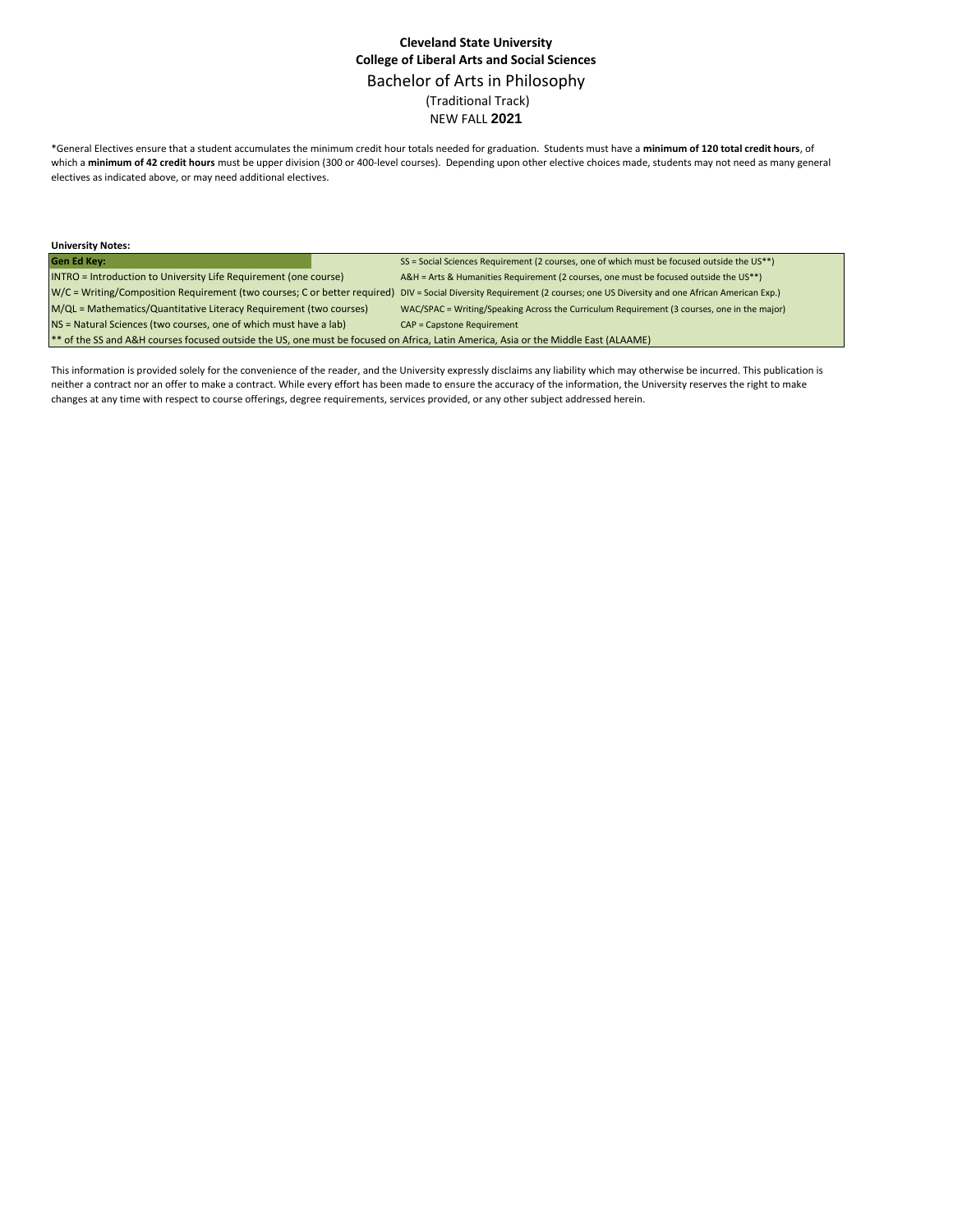# **Cleveland State University College of Liberal Arts and Social Sciences** Bachelor of Arts in Philosophy (Pre-Law Track) NEW FALL **2021**

|                                          | <b>First Year</b> |              |               |  |                                          |                      |  |              |  |  |  |  |  |  |
|------------------------------------------|-------------------|--------------|---------------|--|------------------------------------------|----------------------|--|--------------|--|--|--|--|--|--|
| <b>Fall Semester</b>                     | <b>Credits</b>    | <b>Maior</b> | <b>Gen Ed</b> |  | <b>Spring Semester</b>                   | Credits Major Gen Ed |  |              |  |  |  |  |  |  |
| <b>ENG 101 College Writing I</b>         | 3                 |              | W/C           |  | ENG 102 College Writing II               | 3                    |  | W/C          |  |  |  |  |  |  |
| <b>MTH Quantitative Literacy</b>         | 3                 |              | M/QL          |  | <b>MTH Quantitative Literacy</b>         | 3                    |  | M/QL         |  |  |  |  |  |  |
| ASC 101 Introduction to University Life  |                   |              | Intro         |  | Natural Science Elective                 | 3                    |  | <b>NS</b>    |  |  |  |  |  |  |
| Foreign Language Requirement (If Needed) | $\overline{4}$    |              | <b>CLASS</b>  |  | Foreign Language Requirement (If needed) | 4                    |  | <b>CLASS</b> |  |  |  |  |  |  |
| PHL 261 (WAC), 262, or 263 (WAC)         | 3                 | X            | WAC?          |  | Social Diversity Elective                | 3                    |  | DIV-US       |  |  |  |  |  |  |
|                                          |                   |              |               |  |                                          |                      |  |              |  |  |  |  |  |  |
| Semester Total                           | 14                |              |               |  | Semester Total                           | 16                   |  |              |  |  |  |  |  |  |

|                                               | <b>Second Year</b>     |   |               |  |                                        |                |           |               |  |  |  |  |  |  |
|-----------------------------------------------|------------------------|---|---------------|--|----------------------------------------|----------------|-----------|---------------|--|--|--|--|--|--|
| <b>Fall Semester</b>                          | <b>Credits   Major</b> |   | <b>Gen Ed</b> |  | <b>Spring Semester</b>                 | Credits Major  |           | <b>Gen Ed</b> |  |  |  |  |  |  |
| Arts & Humanities Elective (non-US or ALAAME) | 3                      |   | A&H           |  | Social Science (outside the US/ALAAME) | 3              |           | SS            |  |  |  |  |  |  |
| Social Diversity Elective (AA)                | 3                      |   | DIV-AA        |  | <b>Natural Science Elective</b>        | $\overline{3}$ |           | <b>NS</b>     |  |  |  |  |  |  |
| <b>PHL Elective (any level)</b>               | 3                      | x | WAC.          |  | <b>PHL Elective (any level)</b>        | 3              | $\lambda$ | WAC?          |  |  |  |  |  |  |
| Social Science Elective                       | 3                      |   | <b>SS</b>     |  | Natural Science Elective Lab           |                |           | NS Lab        |  |  |  |  |  |  |
| lGeneral Elective                             | 3                      |   |               |  | <b>General Elective</b>                | 3              |           |               |  |  |  |  |  |  |
|                                               |                        |   |               |  | <b>General Elective</b>                | 3              |           |               |  |  |  |  |  |  |
| Semester Total                                | 15                     |   |               |  | Semester Total                         | 16             |           |               |  |  |  |  |  |  |

| <b>Third Year</b>                                |                |              |               |  |                                         |                      |   |            |
|--------------------------------------------------|----------------|--------------|---------------|--|-----------------------------------------|----------------------|---|------------|
| <b>Fall Semester</b>                             | <b>Credits</b> | <b>Maior</b> | <b>Gen Ed</b> |  | <b>Spring Semester</b>                  | Credits Major Gen Ed |   |            |
| <b>PHL 332 Symbolic Logic</b>                    | 3              | X            |               |  | <b>PHL Elective (any level)</b>         |                      | ^ |            |
| <b>PHL 264 Introduction to Political Philoso</b> | 3              | X            |               |  | PHL 451 Social and Political Philosophy | 3                    |   | <b>WAC</b> |
| General Elective 300/400 level                   | 3              |              |               |  | General Elective 300/400 level          |                      |   |            |
| General Elective 300/400 level                   | 3              |              |               |  | General Elective 300/400 level          | 3                    |   |            |
| <b>General Elective</b>                          | 3              |              |               |  | <b>General Elective</b>                 |                      |   |            |
|                                                  |                |              |               |  |                                         |                      |   |            |
| Semester Total                                   | 15             |              |               |  | Semester Total                          | 15                   |   |            |

| <b>Fourth Year</b>                                     |                |              |            |  |                                   |                       |   |               |
|--------------------------------------------------------|----------------|--------------|------------|--|-----------------------------------|-----------------------|---|---------------|
| <b>Fall Semester</b>                                   | <b>Credits</b> | <b>Major</b> | Gen Ed     |  | <b>Spring Semester</b>            | <b>Credits Majorl</b> |   | <b>Gen Ed</b> |
| <b>PHL Elective (any level)</b>                        | 3              | X            | WAC?       |  | PHL 495 Philosophy Capstone       |                       | A | CAP           |
| PHL Elective 300/400 level                             | 3              | X            |            |  | PHL Elective 330/400 level        | 3                     | X |               |
| General Elective 300/400 level (WAC)                   | 3              |              | <b>WAC</b> |  | PHL 341 Philosophy of Law         | 3                     |   |               |
| General Elective 300/400 level                         | 3              |              |            |  | General Elective 300/400 level    | $\overline{3}$        |   |               |
| General Elective 300/400 level                         | 3              |              |            |  | General Elective 300/400 level    | 3                     |   |               |
|                                                        |                |              |            |  | <b>General Elective any level</b> |                       |   |               |
| Apply for Spring graduation prior to Sep 9th           |                |              |            |  |                                   |                       |   |               |
| Semester Total                                         | 15             |              |            |  | Semester Total                    | 14                    |   |               |
| 120 (minimum 120 required for degree)<br>Credit Total: |                |              |            |  |                                   |                       |   |               |

*Assumptions: college-level readiness in MTH & ENG; no Foreign Language Deficiency*

### **College/ Program Notes:**

The plan above is a suggested guide to ensure that all General Education, College, University, and Major requirements are met within 4 years of study. Students may deviate from the suggested placement of Gen Ed courses, although the M/QL and W/C requirements should be completed during the first year of study.